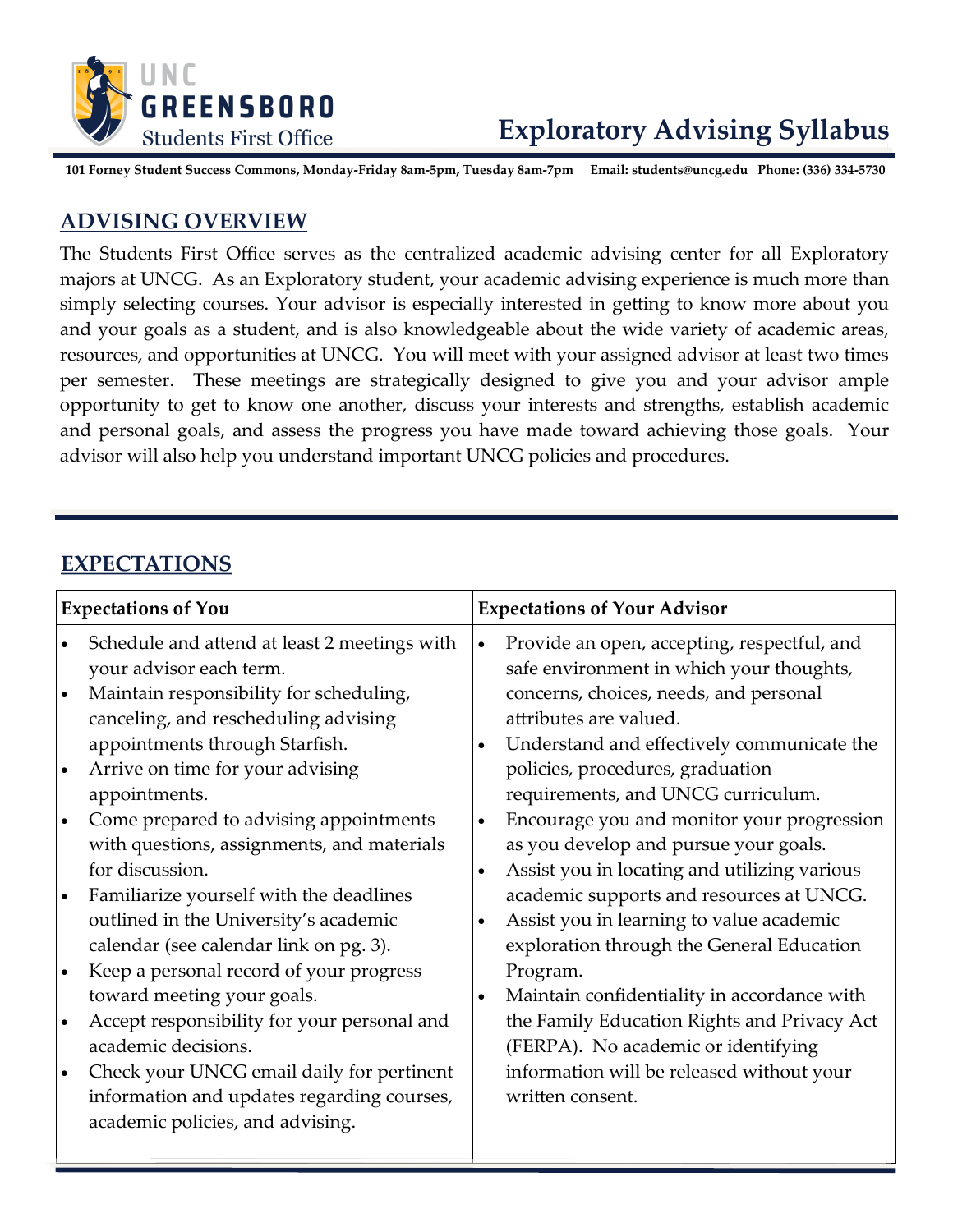

# **STUDENT LEARNING OUTCOMES**

Through your Exploratory Advising experience, you will...

- 1. Participate in exploratory programs to identify strengths, generate academic interests, and develop community among exploratory peers.
- 2. Create a personal success plan to identify goals and strategies for personal, academic, and career exploration.
- 3. Partner with and utilize Career & Professional Development to explore connections between academic majors and career aspirations.
- 4. Utilize UNCGenie, Degree Works, and the University Catalog to create schedules and plan courses that fulfill University requirements.
- 5. Maximize the General Education Core to strategically select courses that allow for exploration of academic areas of interest.
- 6. Discover and utilize campus resources to explore academic interests.
- 7. Identify sources of academic support and employ appropriate resources to enhance academic performance.
- 8. Demonstrate knowledge of critical academic policies and procedures and apply them as necessary to maximize academic success.
- 9. Acquire self-knowledge and discover personal values, interests, and abilities to identify and explore majors and careers that lead to personal enrichment and community engagement.
- 10. Evaluate the outcomes of your self-exploration process to select a program of study that supports your academic interests and career goals.
- 11. Maintain a partnership with your Students First Exploratory Advisor by scheduling appointments and consulting with the advisor when making academic decisions.
- 12. Make connections and intentionally engage in curricular and co-curricular experiences with faculty, staff, and peers.

### **Important Information about Schedule Changes and Course Withdrawals:**

- You may make changes to your schedule for the first five days of class in fall/spring semesters. Any dropped courses during this period will not be displayed on your permanent record.*The schedule adjustment period for winter and summer terms is typically the first two days of classes.*
- You may withdraw from a course through the eighth week of classes without incurring a WF (withdrawal failing) grade. *The deadline to withdraw without receiving a WF for winter and summer terms occurs about halfway through the term.*
- Course withdrawal decisions should be made in collaboration with your academic advisor and with consideration given to academic standing and withdrawal polices, as well as financial aid eligibility and other implications.